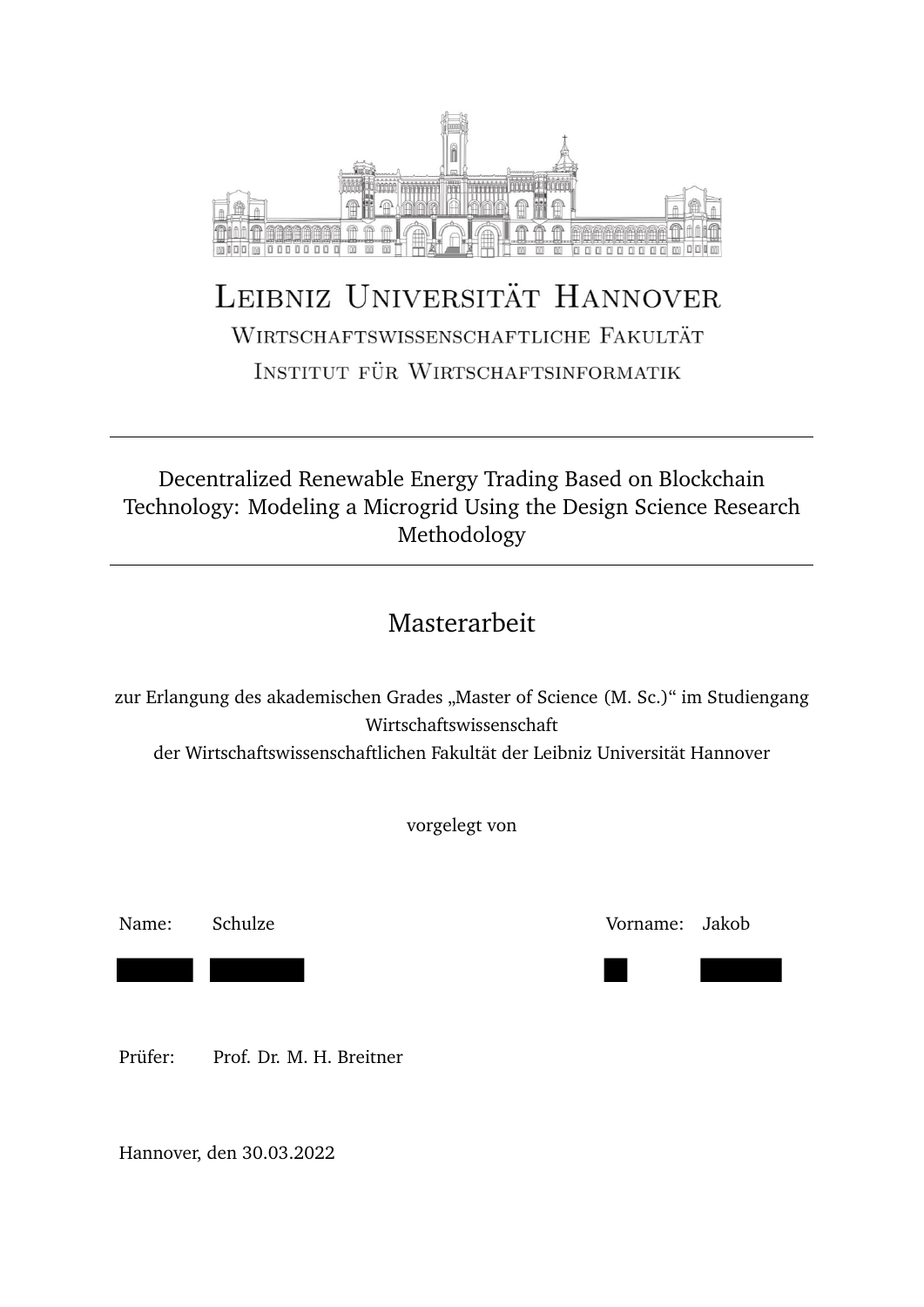## **Contents**

|          |                                                                             | <b>List of Figures</b>                             |                                                                       | $\mathbf{V}$   |  |  |
|----------|-----------------------------------------------------------------------------|----------------------------------------------------|-----------------------------------------------------------------------|----------------|--|--|
|          |                                                                             | <b>List of Tables</b>                              |                                                                       | $\mathbf{V}$   |  |  |
|          |                                                                             | <b>List of Algorithms</b>                          |                                                                       | vii            |  |  |
|          |                                                                             | <b>List of Abbreviations</b>                       |                                                                       | viii           |  |  |
|          |                                                                             | <b>List of Symbols</b>                             |                                                                       | ix             |  |  |
|          |                                                                             | <b>Research Summary</b>                            |                                                                       | xi             |  |  |
| 1        |                                                                             | Introduction                                       |                                                                       | $\mathbf{1}$   |  |  |
| $\bf{2}$ | <b>Foundation: Theoretical Knowledge Base</b>                               |                                                    |                                                                       |                |  |  |
|          | 2.1                                                                         |                                                    |                                                                       | $\overline{4}$ |  |  |
|          | 2.2                                                                         |                                                    | Fundamentals for Renewable Energy Production & Trading in a Microgrid | 5              |  |  |
|          | 2.3                                                                         |                                                    | Basics of Blockchain Technology and Smart Contracts                   | 9              |  |  |
| 3        |                                                                             | Literature Review: Current State of Research<br>13 |                                                                       |                |  |  |
| 4        |                                                                             |                                                    | Design Science Research Methodology                                   | 16             |  |  |
| 5        | Design Artifact: Mathematical Model for Illustrating Microgrid Energy Trad- |                                                    |                                                                       |                |  |  |
|          | ing Effects                                                                 |                                                    |                                                                       |                |  |  |
|          | 5.1                                                                         |                                                    |                                                                       | 18             |  |  |
|          | 5.2                                                                         |                                                    |                                                                       | 19             |  |  |
|          |                                                                             |                                                    | 5.2.1 Basic Microgrid Energy Trading Model                            | 19             |  |  |
|          |                                                                             |                                                    | 5.2.2 Control Reserve Modeling Extension                              | 24             |  |  |
| 6        | Evaluation: Consideration and Empirical Analysis of Individual Scenarios in |                                                    |                                                                       |                |  |  |
|          |                                                                             | <b>Microgrid Energy Trading</b>                    |                                                                       |                |  |  |
|          | 6.1                                                                         |                                                    |                                                                       |                |  |  |
|          | 6.2                                                                         | Introduction of Scenarios under Consideration      |                                                                       |                |  |  |
|          | 6.3                                                                         |                                                    |                                                                       |                |  |  |
|          | 6.4                                                                         |                                                    |                                                                       |                |  |  |
|          |                                                                             | 6.4.1                                              |                                                                       | 36             |  |  |
|          |                                                                             | 6.4.2                                              | Addition of a Wind Power Plant to the Microgrid                       | 41             |  |  |
|          |                                                                             | 6.4.3                                              | Opportunity of offering Control Reserve as Microgrid Community        | 46             |  |  |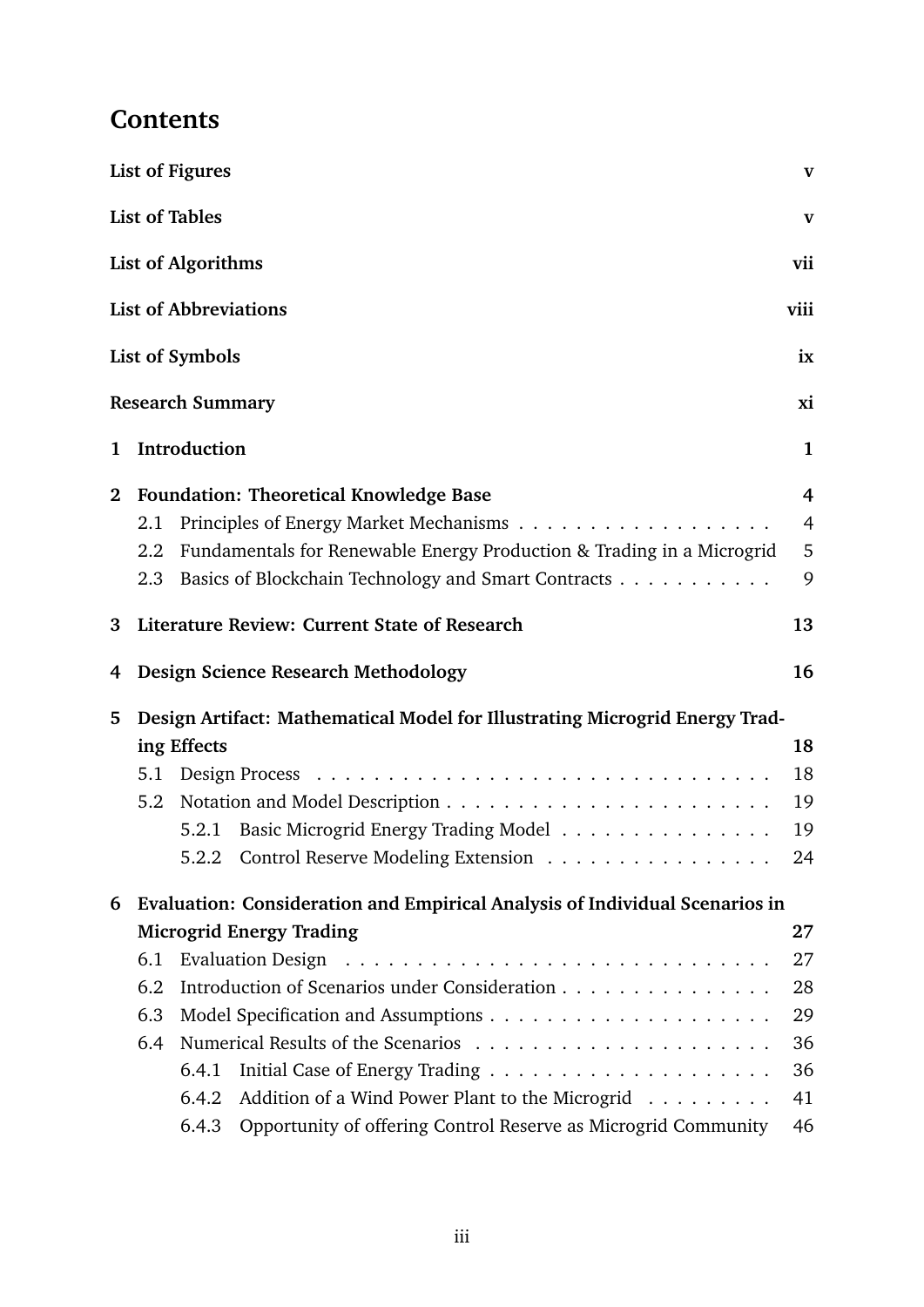| 7 | Design Artifact: Solidity Smart Contract for Implementing Microgrid Energy<br><b>Trading Based on Blockchain Technology</b> | 55       |  |
|---|-----------------------------------------------------------------------------------------------------------------------------|----------|--|
|   | 7.1                                                                                                                         | 55<br>56 |  |
| 8 | Evaluation: Effect Analysis and Functionality of the Smart Contract Appli-                                                  |          |  |
|   | cation                                                                                                                      | 63       |  |
|   | 8.1<br>8.2 Functionality Testing and Impact Assessment                                                                      | 63<br>64 |  |
| 9 | Discussion of the Results                                                                                                   | 70       |  |
|   | 10 Theoretical and Practical Implications                                                                                   | 79       |  |
|   | 11 Recommendations and Future Research                                                                                      | 84       |  |
|   | <b>12 Limitations</b>                                                                                                       | 87       |  |
|   | <b>13 Conclusions and Outlook</b>                                                                                           | 89       |  |
|   | References                                                                                                                  | 91       |  |
|   | A MATLAB Source Code                                                                                                        | 97       |  |
|   | A.1                                                                                                                         | 97       |  |
|   | Microgrid Trading Model including Control Reserve<br>A.2                                                                    | 103      |  |
|   | Microgrid Trading Model without P2P Trading<br>A.3                                                                          | 109      |  |
|   | <b>B</b> Model Specifications and Input Parameter Data                                                                      | 117      |  |
|   | B.1                                                                                                                         | 117      |  |
|   | B.2                                                                                                                         | 119      |  |
|   | <b>B.3</b>                                                                                                                  | 120      |  |
|   |                                                                                                                             | 121      |  |
| C | <b>Derivations and Further Results</b>                                                                                      | 122      |  |
|   | Influence of Control Reserve on Grid Energy drawn<br>C.1                                                                    | 122      |  |
|   | C.2                                                                                                                         | 123      |  |
|   | C.3 Total Costs – Individual Institutions and Companies                                                                     | 125      |  |
| D | <b>Solidity Source Code</b><br>126                                                                                          |          |  |
| E | <b>Further Smart Contract Output Data</b><br>131                                                                            |          |  |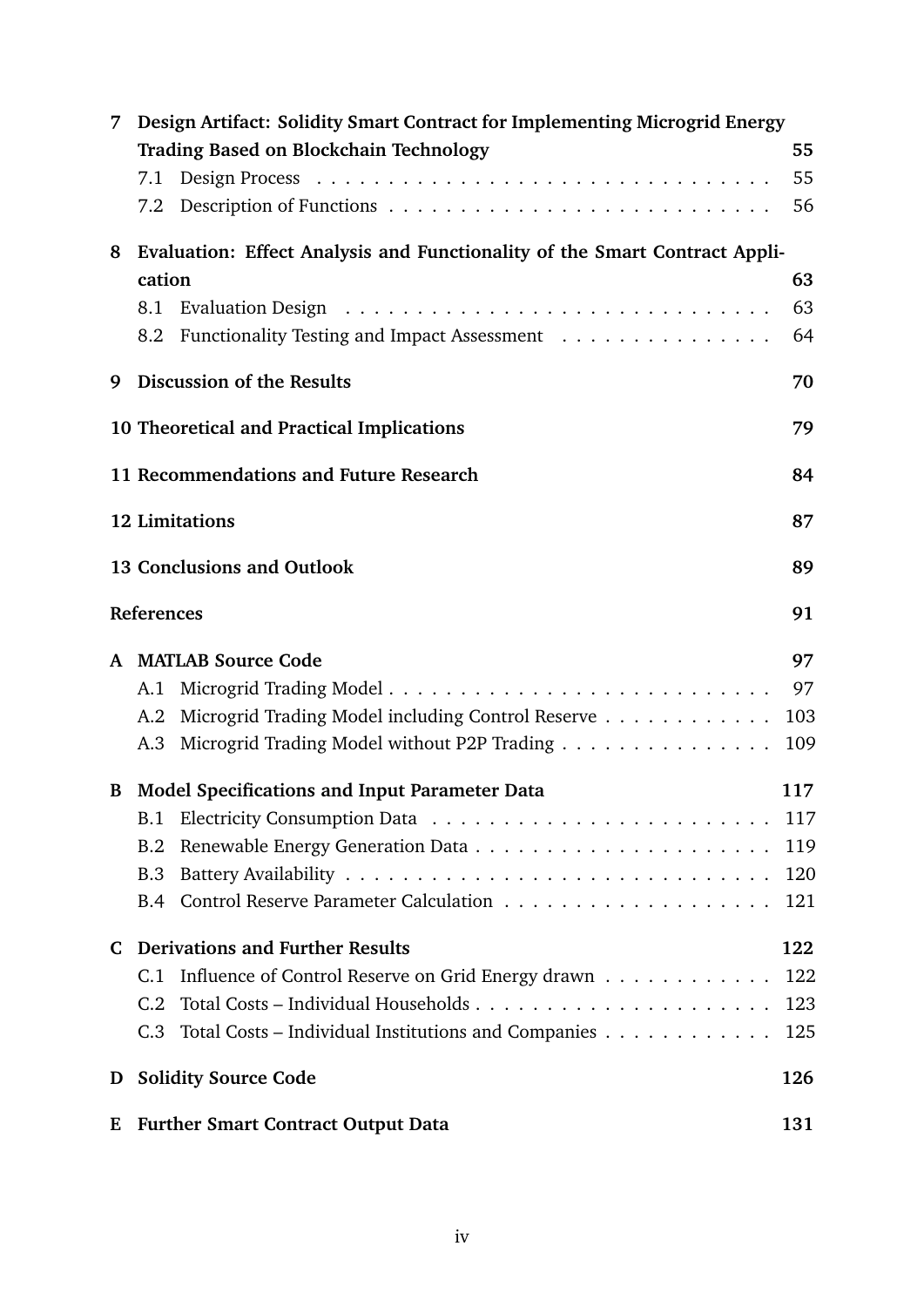## <span id="page-3-0"></span>**1 Introduction**

Climate change and the dependence of democratic countries on fossil fuels, that are mostly imported from autocratic governed countries, pose challenges for the energy economy as well as for society. In order to prevent a drastic change of the earth and to reduce the probability of occurrence of natural disasters, solutions must be developed to reduce CO2 emissions especially in the energy sector.

The report of the Intergovernmental Panel on Climate Change (IPCC) highlights the urgency for change. It shows that the average global temperature between 2011 and 2020 was 1.09 degrees higher than in the period from 1850 to 1900. The IPCC indicates that also weather extremes like heatwaves and heavy precipitation as well as natural catastrophes are very likely human driven. Among other factors, there would have to be negative emissions of CO2 every year from around 2050 onward to meet the 1.5 degree target. And even if the target could be reached, the world's population would have to fight with harmful consequences. Besides disastrous environmental changes, research is projecting intensification of heavy rainfalls associated with flooding, as well as more frequent and severe droughts in comparison to 1850–1900. The researchers of the IPCC present a nearly linear relationship between cumulative CO2 emissions and the increase in global surface temperature and hence call for net negative CO2 emissions as quickly as possible. $11$ 

Moreover, representatives from 153 countries covering over 90% of the world's GDP committed to the 1.5 degree target at the UN Climate Change Conference 2021 (COP26) in Glasgow. Thereby, they particularly pointed out the importance of down phasing the use of coal and all other fossil fuels in the energy industry. On the other hand, they emphasized the importance of renewable energies as clean substitutes and agreed on scaling up green power by 2030 in advanced economies. The representatives also agreed on speeding up the process of decarbonization of road transport while shifting to electric vehicles (EV) with the perspective to reduce 2.6 gigatonnes of CO2 a year by 2030, as the transportation sector makes up for over 10% of global greenhouse gas emissions.[12](#page-3-2)

Since raw materials are not evenly distributed around the world but are found in certain regions, entire communities of states like the European Union often depend on individual countries to supply them with fossil fuels in order to keep their industries running and the demand for various energy sources satisfied. Germany for example imports more than 40% of its natural gas and oil demand from only one country, Russia.<sup>[13](#page-3-3)</sup> Often, exporting countries such as Russia are run autocratically, and crisis situations like the war against Ukraine highlight that such dependencies bring unpredictability and

<span id="page-3-1"></span> $11$  cf. Masson–Delmotte et al. [\(2021\)](#page--1-16), pp. 5–11, pp. 16ff.

<span id="page-3-2"></span><sup>12</sup> cf. UN Climate Change Conference UK 2021 [\(2021\)](#page--1-17), pp. 2-10, pp. 13–14.

<span id="page-3-3"></span><sup>&</sup>lt;sup>13</sup> cf. German Federal Ministry for Economic Affairs and Climate Action [\(2018\)](#page--1-18).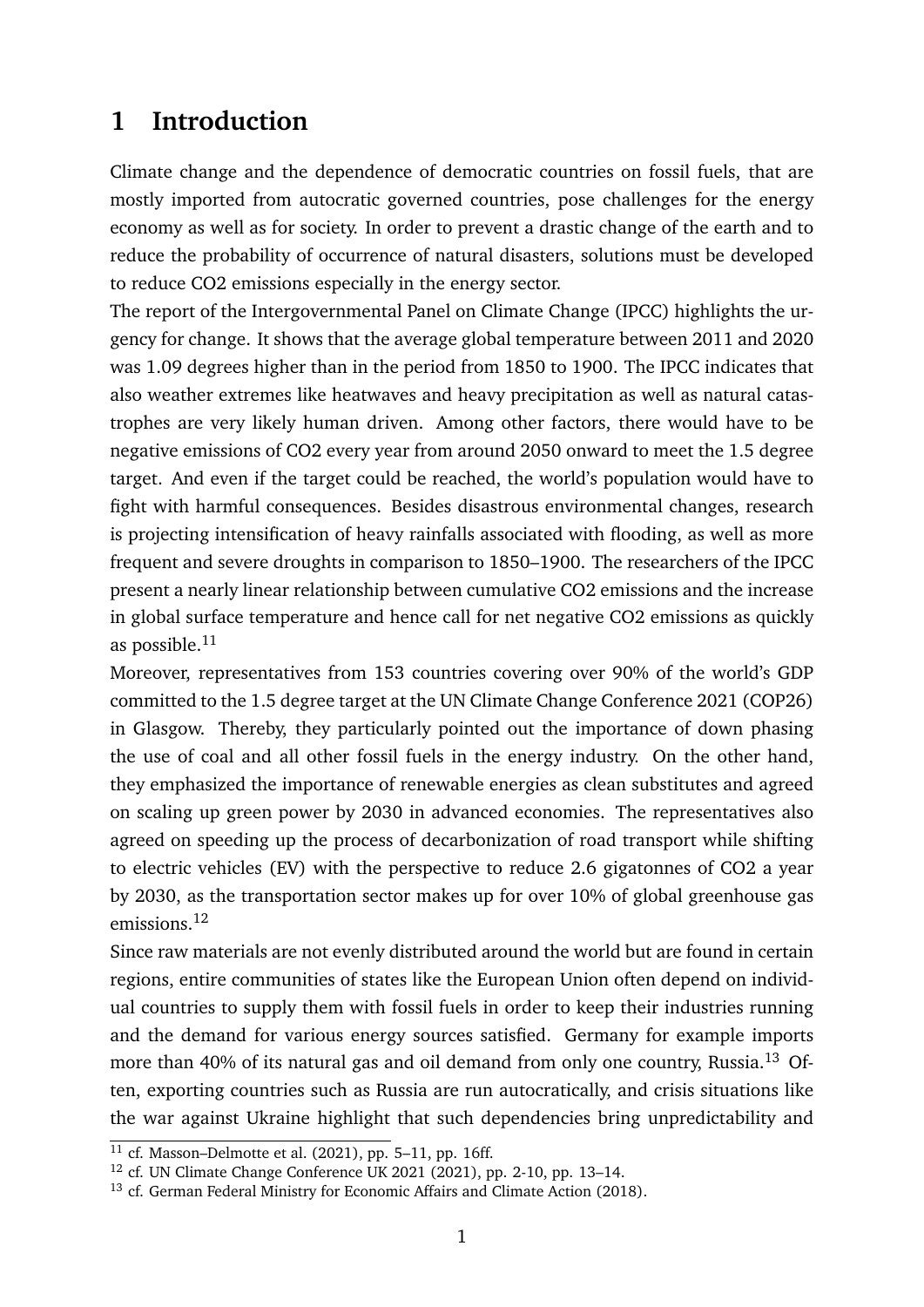planning uncertainty for importing countries.

To reduce dependency, meet COP26 goals as well as strive for net negative CO2 emissions to limit the damage of climate change, renewable energy must be the tool of choice. Therefore, a rapid adaptation is necessary to meet the increasing demand for electricity and green hydrogen. However, there are some obstacles that make adaptation difficult. Besides respecting species protection, the construction of wind turbines near settlements often meets with opposition. In addition, without any legal changes many photovoltaic (PV) systems could no longer be profitable from as early as mid-2022, if the energy is not used by the producer itself, as operators of new systems will receive less and less compensation for the solar power they feed into the public utility grid (UG). The publicly guaranteed feed-in rate in Germany has fallen by 30% in the last two years.<sup>[14](#page-4-0)</sup>

Decentralized microgrids (MGs) could possibly be a solution to these problems. Surplus from self-produced energy from distributed energy resources (DERs) like PV systems or wind turbines, which is not used by the producer itself, could be traded regionally in peer-to-peer (P2P) networks. Such energy suppliers which produce and consume energy, also called prosumers, would benefit if the MG price is higher than the remuneration they would get by feeding-into the UG. Buyers at the same time are better off, if the MG price is lower than the price of conventional energy providers. If the MG price including taxes is higher than the feed-in rate but lower than the market price, MGs could reduce reliance on the UG as well as on fixed feed-in rates and possibly incentivize renewable energy production due to higher revenues.

The deployment of decentralized MG trading would have to be simple and quick to implement for rapid adaptation, without having to make major adjustments on the technological infrastructure. Therefore, blockchain technology run by a decentralized network could agilely implement P2P trading by using smart contracts (SCs) enabling transactions between seller and buyer. Previously defined mechanisms in the SC are visible to every participant and create trust in the network. Conditions for every energy transaction made, are stored inside the blockchain. Hence, the effort for introducing P2P trading at the municipal level could be minimized with the use of SCs, since there is no need for additional IT infrastructure.<sup>[15](#page-4-1)</sup>

This thesis will therefore address the following research questions (RQs):

RQ 1: *What is the impact of decentralized energy trading in microgrids on renewable energy trading and prosumer costs, and how does it change the interaction with the utility grid?*

RQ 2: *How can P2P energy trading in microgrids based on blockchain technology be enabled by smart contracts?*

<span id="page-4-0"></span><sup>14</sup> cf. Ritter et al. [\(2021\)](#page--1-2).

<span id="page-4-1"></span><sup>15</sup> cf. Wörner et al. [\(2019\)](#page--1-19).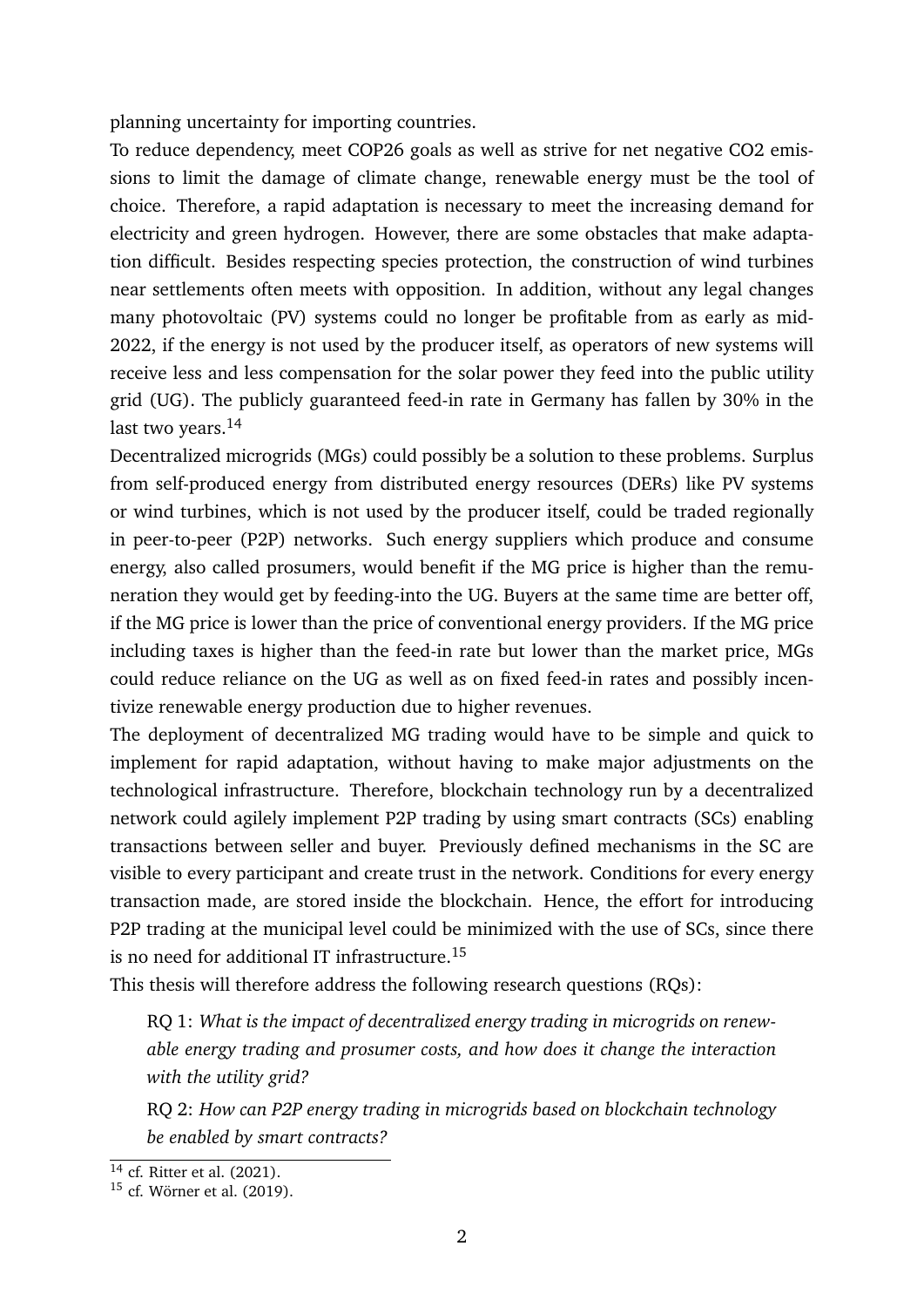In order to answer these questions this thesis is structured as follows. First, the basics of energy trading and blockchain are considered in Chapter [2.](#page--1-2) This is followed by a literature review of the current state of research in modeling MG energy trading in Section [3.](#page--1-2) Chapter [4](#page--1-2) gives an explanation of the methodological approach using the design science research (DSR) method. In the main part of this thesis, first Section [5](#page--1-2) introduces the Linear Programming (LP) model for representing MG trading. Afterwards the Mixed Integer Linear Programming (MILP) model extension including the supply of control reserve as a MG community is explained. A key focus is then the numerical results of various scenarios in both models, which will be evaluated in Section [6.](#page--1-2) Considering the second RQ in Chapter [7,](#page--1-2) the created SC is presented and its handling is analyzed afterwards in Chapter [8.](#page--1-2) The next Section [9](#page--1-2) discusses the received results, whereas Section [10](#page--1-2) addresses consequent implications for theory and practice. Chapter [11](#page--1-2) suggests recommended actions based on the findings of this thesis and gives an outlook on future research fields, while Section [12](#page--1-2) mentions existing limitations. The thesis closes with the main results being summarized in the last Chapter [13.](#page-6-0)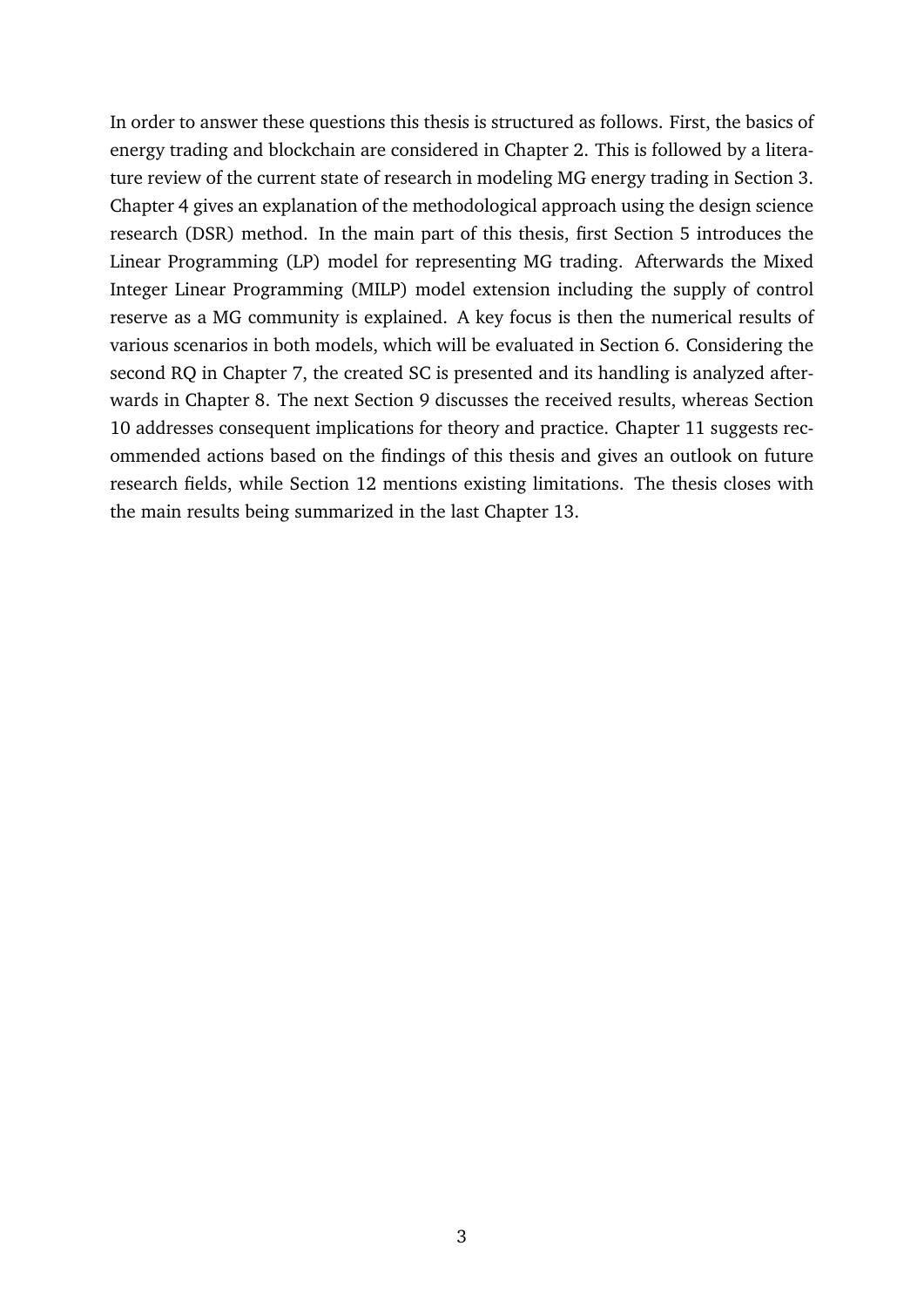## <span id="page-6-0"></span>**13 Conclusions and Outlook**

Climate change is one of the challenges  $-$  if not the greatest challenge  $-$  for humanity. In order to counteract the accelerating global warming, solutions must be found as quickly as possible to drastically reduce CO2 emissions. A switch from fossil fuels to renewable energies is essential. Particularly, the dependence on fossil commodity supply from authoritarian-led countries is also of great importance when considering the energy sector, as these increase uncertainty in the energy security.

In the scientific literature, P2P MG energy trading is seen as an approach that can lead to a more decentralized and interconnected energy supply and thus contribute to the transformation of the energy market. With the networking of smaller prosumers, the production of electricity from renewable energies is to be promoted in a local MG. This thesis builds on previous research and presents two mathematical optimization models based on it, which can be used to investigate MG energy trading. During the design process, attention was paid to ensure that the solution of the models would provide insight into the efficiency of MG trading and that different scenarios could be modeled.

The presented LP model can be used for the analysis of the findings resulting from different basic scenarios of MG trading. The introduced MILP model extension also includes the possibility to jointly offer CR as a MG community. Furthermore, in addition to the MG energy trading, the possibility of battery capacity trading between the participants is equally represented in the models, so that existing storage capacities can be lent P2P.

For the analysis of the models' solutions a baseline case and 8 realistic scenarios were developed. These differ in the maturity of renewable energy use, as well as the inclusion of electricity production by wind turbine besides the possibility of offering CR. All scenarios were assessed for the case with and without MG energy trading in the month of January and July, respectively. The models were implemented in MATLAB and the resulting 36 instances solved for two created MGs. While the first MG contains 20 households with different load profiles and living habits of the residents, the second MG comprises 7 institutions and companies.

The results demonstrate that MG trading can have an added value for the participants in the MG, thus providing an incentive for renewable electricity production and local energy trading. It is worth highlighting that the addition of a wind turbine leads to a strong cost reduction through MG trading. Local participation in the profits from wind power could lead to equitable remuneration of positive externalities and also provide more support for the construction of wind turbines near settlements. The analysis also